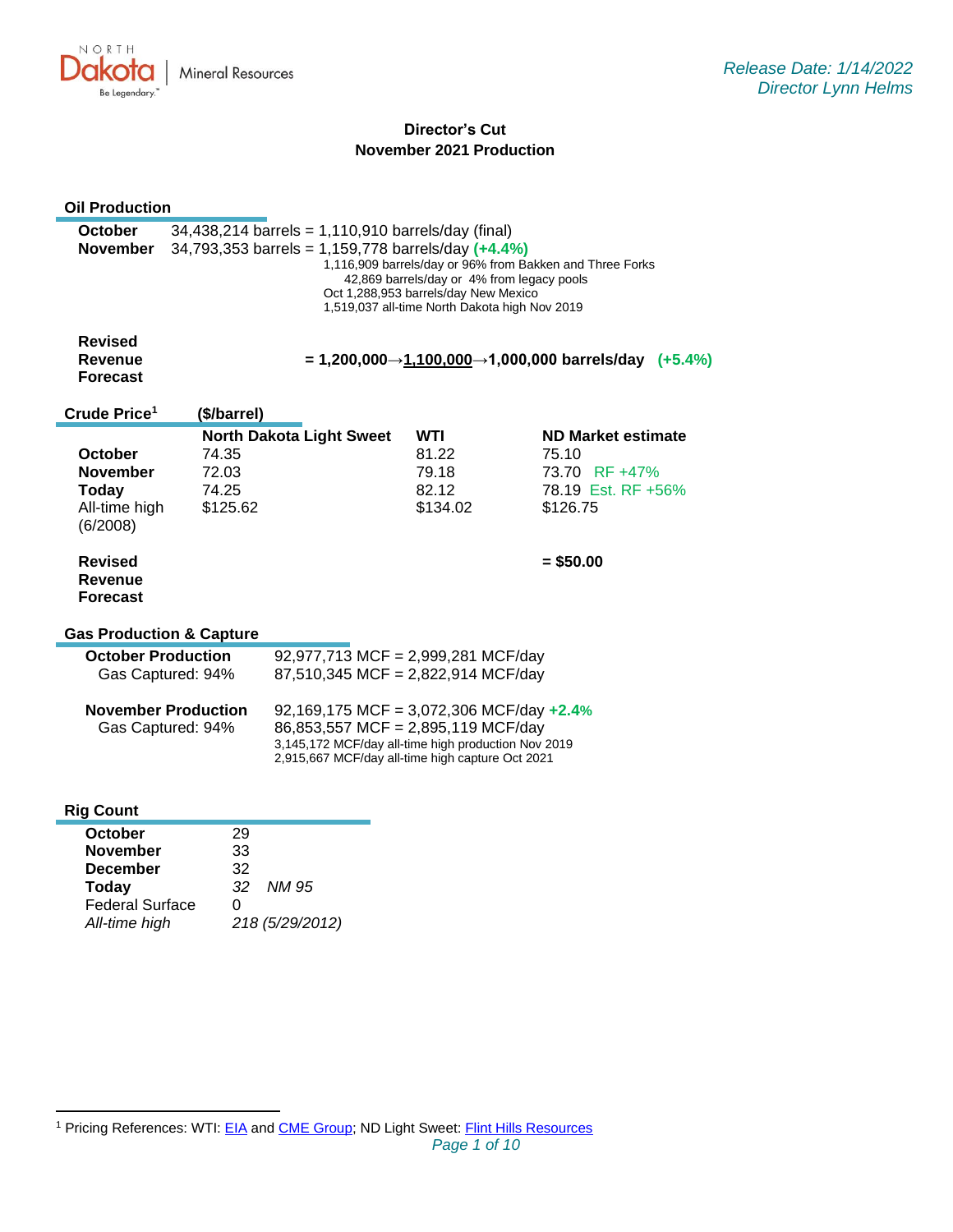**Mineral Resources** 

#### **Wells**

NORTH

|                                              | <b>October</b>           | <b>November</b>                                                                                                                                                        | <b>December</b>                                                 | <b>Revised Revenue Forecast</b>                   |
|----------------------------------------------|--------------------------|------------------------------------------------------------------------------------------------------------------------------------------------------------------------|-----------------------------------------------------------------|---------------------------------------------------|
| <b>Permitted</b>                             | 37 drilling<br>0 seismic | 50 drilling<br>2 seismic                                                                                                                                               | 45 drilling<br>0 seismic<br>(All-time high was 370 - Oct. 2012) |                                                   |
| <b>Completed</b>                             | 41 (Final)               | 60 (Revised)                                                                                                                                                           | 81 (Preliminary)                                                | $30 \rightarrow 40 \rightarrow 50 \rightarrow 60$ |
| Inactive <sup>2</sup>                        | 1,881                    | 1.957                                                                                                                                                                  |                                                                 |                                                   |
| <b>Waiting on</b><br>Completion <sup>3</sup> | 457                      | 416                                                                                                                                                                    |                                                                 |                                                   |
| <b>Producing</b>                             | 17.164                   | 17,238 (Preliminary)<br><b>NEW All-time high</b><br>14,940 (87%) from<br>unconventional Bakken-<br><b>Three Forks</b><br>2,298 (13%) from legacy<br>conventional pools | $\blacksquare$                                                  |                                                   |

## **Fort Berthold Reservation Activity**

|                                  | Total   | Fee Land | <b>Trust Land</b> |
|----------------------------------|---------|----------|-------------------|
| Oil Production (barrels/day)     | 251.997 | 118.288  | 147.117           |
| Drilling Rigs                    |         |          |                   |
| Active Wells                     | 2.621   | 659      | 1.962             |
| Waiting on completion            | FRD     |          |                   |
| <b>Approved Drilling Permits</b> | TRD     | rrn      | RD.               |
| <b>Potential Future Wells</b>    | 3.931   | 1.105    | 2.826             |

## **Drilling and Completions Activity & Crude Oil Markets**

The drilling rig count was stable in the mid 50's second half of 2019 through May 2020. Drilling rig count fell 40% from January 2020 to November 2021, but is slowly increasing.

The number of well completions has been low and volatile since 2Q 2020 as the number of active completion crews dropped from 25 to 1 then increased to 8 this week.

OPEC+ continues to phase out oil production cuts by the end of 3Q 2022. Coordinated increases in oil supply from the group known as OPEC+ began in September 2021. At their January 2022 meeting OPEC+ decided to stick with their plan to increase production 400,000 barrels per day each month going forward. The International Energy Agency estimates a tight market despite the gradual OPEC supply boost.

<sup>2</sup> Includes all well types on IA and AB statuses: **IA** = Inactive shut in >3 months and <12 months;

**AB** = Abandoned (Shut in >12 months)

<sup>&</sup>lt;sup>3</sup> The number of wells waiting on completions is an estimate on the part of the director based on idle well count and a typical five-year average. Neither the State of North Dakota, nor any agency officer, or employee of the State of North Dakota warrants the accuracy or reliability of this product and shall not be held responsible for any losses caused by this product. Portions of the information may be incorrect or out of date. Any person or entity that relies on any information obtained from this product does so at his or her own risk.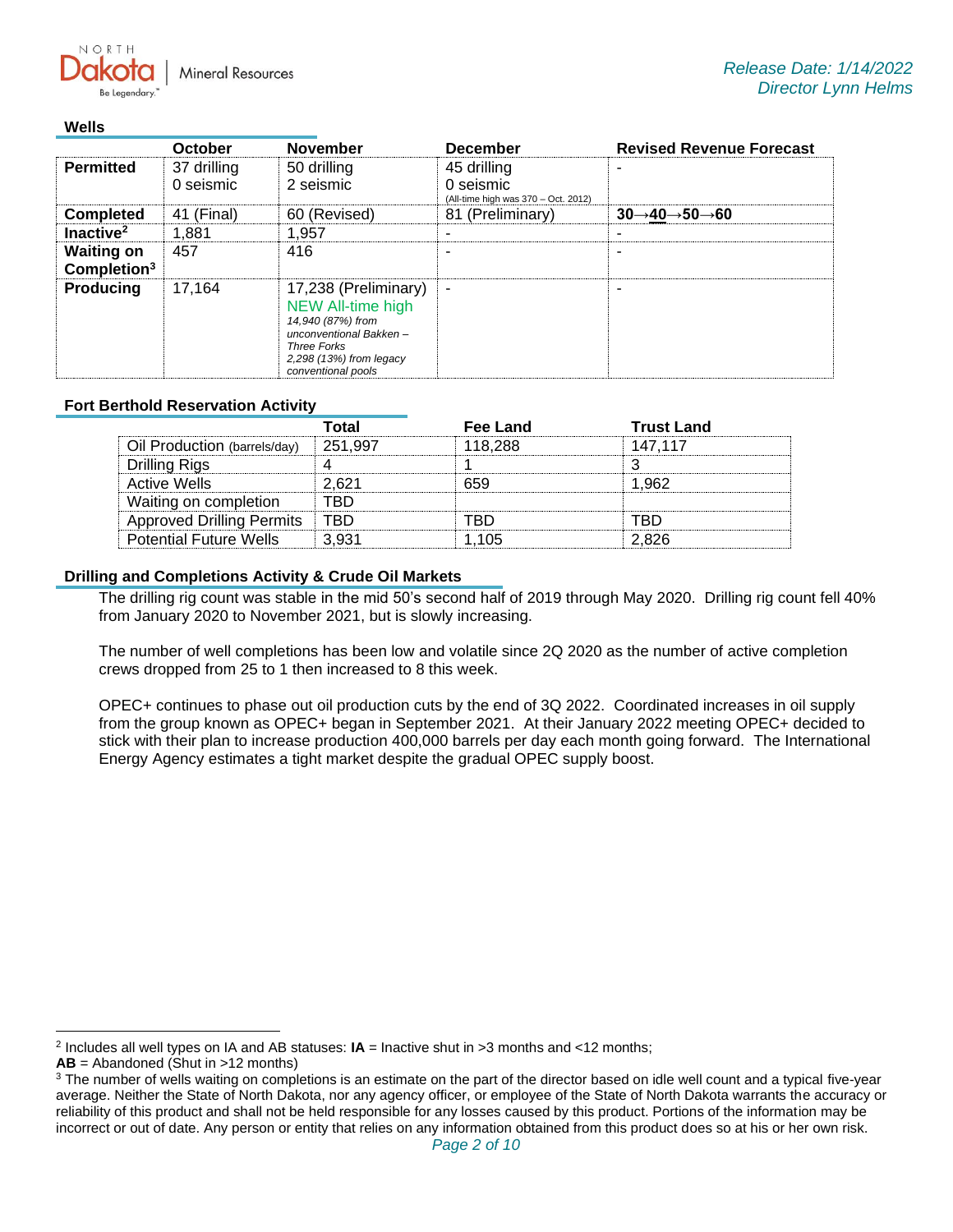NORTH **Mineral Resources** Be Legendary



Crude oil transportation capacity including rail deliveries to coastal refineries is adequate, but could be disrupted due to:

- US Appeals Court for the ninth circuit upholding of a lower court ruling protecting the Swinomish Indian Tribal Community's right to sue to enforce an agreement that restricts the number of trains that can cross its reservation in northwest Washington state.
- DAPL Civil Action No. 16-1534 continues, but the courts have now ruled that DAPL can continue normal operations through March 2022.

Drilling activity is slowly increasing and operators continue to maintain a permit inventory of approximately 12 months.

#### **Gas Capture**

US natural gas storage is now 2.4% above the five-year average. Crude oil inventories are far below normal in the US, but world storage remains in the upper range of the five-year average.

The price of natural gas delivered to Northern Border at Watford City increased to \$23.42/MCF February 17, 2021 but has returned to a slightly higher than normal level of \$3.72/MCF today. This results in a current oil to gas price ratio of 21 to 1. The state wide gas flared volume from October to November increased 820 MCFD to 177,187 MCF per day, and the statewide percent flared decreased to 5.8% while Bakken capture percentage increased to 95%.

| The historical high flared percent was 36% in 09/2011. |     |                    | The Commission established the following gas<br>capture goals: |                                     |  |
|--------------------------------------------------------|-----|--------------------|----------------------------------------------------------------|-------------------------------------|--|
| Gas capture details are as follows:                    |     |                    |                                                                |                                     |  |
| Statewide                                              | 94% |                    | 74%                                                            | October 1, 2014 - December 31, 2014 |  |
| Statewide Bakken                                       | 95% |                    | : 77%                                                          | January 1, 2015 - March 31, 2016    |  |
| Non-FBIR Bakken                                        | 95% |                    | 80%                                                            | April 1, 2016 - October 31, 2016    |  |
| <b>FBIR Bakken</b>                                     | 93% |                    | 85%                                                            | November 1, 2016 - October 31, 2018 |  |
| <b>Trust FBIR Bakken</b>                               | 96% |                    | 88%                                                            | November 1, 2018 - October 31, 2020 |  |
| Fee FBIR                                               | 76% | Big Bend Field 61% | $\frac{1}{2}$ 91%                                              | November 1, 2020                    |  |
|                                                        |     |                    |                                                                |                                     |  |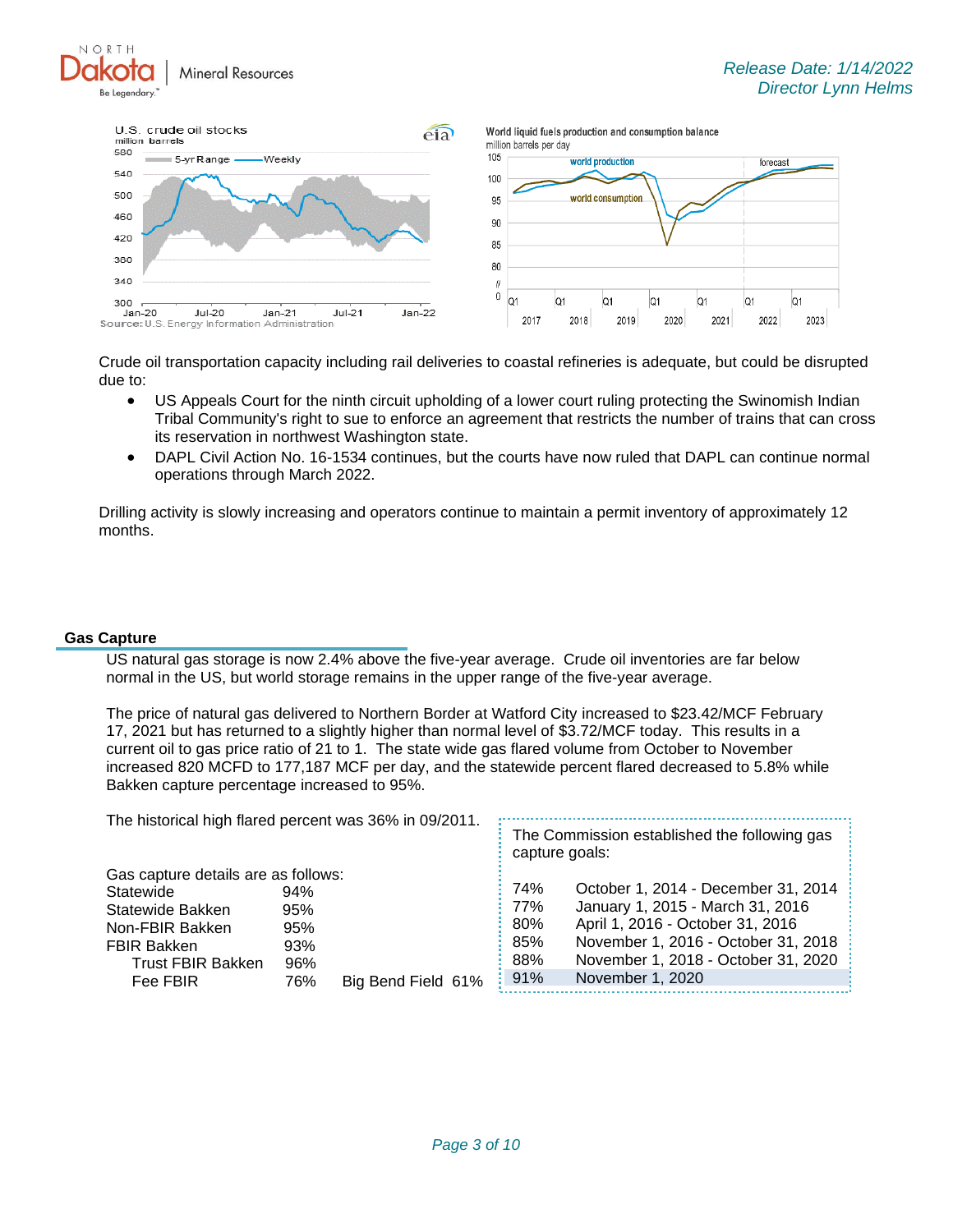## **Seismic**

There is currently no seismic activity for oil and gas.

| <b>Active</b><br><b>Surveys</b> | <b>Recording NDIC Reclamation</b><br><b>Projects</b> | Remediating Suspended Permitted | (Oil and Gas) | Permitted<br>(CCS) |
|---------------------------------|------------------------------------------------------|---------------------------------|---------------|--------------------|
| 2 (Both                         |                                                      |                                 |               |                    |
| CCS)                            |                                                      |                                 |               |                    |

## **Agency Updates**

**BIA** has published a new final rule to update the process for obtaining rights of way on Indian land. The rule was published 11/19/15 and became effective 12/21/15. The final rule can be found at

[https://www.federalregister.gov/articles/2015/11/19/2015-28548/rights-of-way-on-indian-land.](https://gcc02.safelinks.protection.outlook.com/?url=https%3A%2F%2Fwww.federalregister.gov%2Farticles%2F2015%2F11%2F19%2F2015-28548%2Frights-of-way-on-indian-land&data=04%7C01%7Ckahaarsager%40nd.gov%7C564ba615188c4a34e92408d9d76dfd4e%7C2dea0464da514a88bae2b3db94bc0c54%7C0%7C0%7C637777689661818215%7CUnknown%7CTWFpbGZsb3d8eyJWIjoiMC4wLjAwMDAiLCJQIjoiV2luMzIiLCJBTiI6Ik1haWwiLCJXVCI6Mn0%3D%7C3000&sdata=A7VSWyCu7urR4PmqRCAlB4RcVu68lv8EmFOnXYOSw0k%3D&reserved=0) On 3/11/16, the Western Energy Alliance filed a complaint and motion for a temporary restraining order and/or a preliminary injunction. On 04/19/16, the US District court for the District of North Dakota issued an order denying the motion for a preliminary injunction. The new valuation requirements were resulting in increased delays so BIA provided a waiver that expires 04/05/2020. On 03/09/2020 the NDIC submitted comments supporting an extension of that waiver through 04/05/2021 to allow infrastructure development to continue while BIA develops and implements the new process. NDIC comments can be found at<http://www.nd.gov/ndic/ic-press/Sweeney%20letter%20200309.pdf>

**BLM on 1/20/21 DOI issued order 3395** implementing a 60 day suspension of Federal Register publications; issuing, revising, or amending Resource Management Plans; granting rights of way and easements; approving or amending plans of operation; appointing, hiring or promoting personnel; leasing; and permits to drill. On 1/27/21 President Biden issued an executive order that mandates a "pause" on new oil and gas leasing on federal lands, onshore and offshore, "to the extent consistent with applicable law," while a comprehensive review of oil and gas permitting and leasing is conducted by the Interior Department. There is no time limit on the review, which means the president's moratorium on new leasing is indefinite. The order does not restrict energy activities on lands the government holds in trust for Native American tribes. **What is the percentage of federal lands in ND?**

Mineral ownership in ND is 85% private, 9% federal (4% Indian lands and 5% federal public lands), and 6% state. 66% of ND spacing units contain no federal public or Indian minerals, 24% contain federal public minerals, 9% contain Indian minerals,1% contain both.

#### **How many potential wells could be delayed or not drilled by a Biden administration ban on drilling permits and hydraulic fracturing on federal lands?**

A spatial query found 3,443 undrilled wells in spacing units that would penetrate federal minerals, 2,902 undrilled wells in spacing units would penetrate BIA Trust minerals (700 tribal minerals and 2,202 allotted minerals), and the total number of wells potentially impacted is 6,345. The minimum number of future Bakken wells is 24,000 so the 3,443 wells on federal public lands  $= 14\%$ , and the 2,902 wells on trust lands  $= 12\%$ .

## **What is the potential federal royalty loss from a Biden administration ban on drilling permits and hydraulic fracturing on federal lands?**

A recent study from University of Wyoming estimated the ND loss as follows: 2021-2025 \$76 million, 2026-2030 \$113 million, 2031-2035 \$160 million, and 2036-2040 \$221 million for a total of \$570 million over 15 years. Please note that 50% of the royalties on federal public lands go to the state and 50% of the state share goes to the county where the oil was produced.

The U.S. Interior Department launched its review of the federal oil and gas leasing program on 3/25/21, a key step that will determine whether the Biden administration will permanently halt new leases on federal land and water. The review kicked off with a public forum on oil and gas leasing on federal land and water, with participants representing industry, environmental conservation and justice groups, labor and others, and commence an online comment period. This input will inform an interim report to be released in early summer outlining next steps and recommendations on the future of the program and what can be done to reform how leases are managed and how much revenue should go to taxpayers and other issues.

On 7/7/21 North Dakota sued the Department of Interior (DOI), Secretary of Interior Debra Haaland, Bureau of Land Management (BLM), Director of the BLM Nada Culver, and Director of the Montana-Dakotas BLM John Mehlhoff in US District Court for the District of North Dakota. The lawsuit requests the court: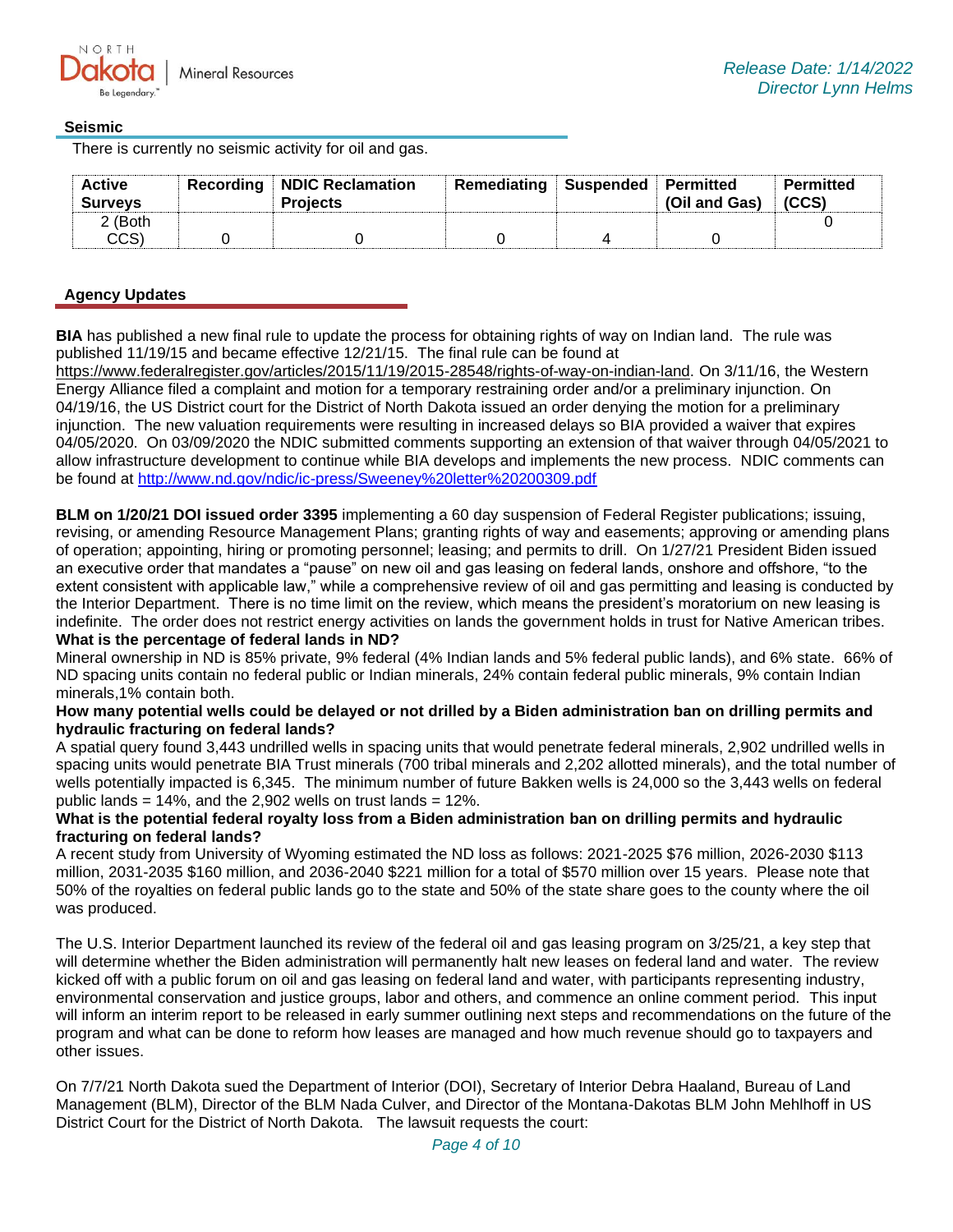

Compel the Federal Defendants to hold quarterly lease sales. Oral arguments are scheduled for 1/12/22 in Bismarck. Prohibit the Federal Defendants from cancelling quarterly lease sales.

Enjoin the Secretary implementing a moratorium on federal lease sales.

Declare that Federal Defendants are in violation of MLA, FLPMA, NEPA, and APA.

Grant other relief sought and as the court deems proper to remedy the violations.

There are 811 tracts nominated for pending lease sales in ND:

566 are pending NEPA or surface manager concurrence

236 are fully evaluated, and waiting for scheduled auction – value to ND 1,011 wells and \$4.8 billion (GPT, OET, NDTL royalties, federal royalties, sales tax and income tax)

9 were planned for auction Q1 and Q2 2021 6 for March and 3 for June – value to ND 20 wells and \$82.3 million (GPT, OET, NDTL royalties, federal royalties, sales and income tax)

It is too late to notice and hold Q3 sale – 2 more tracts impacted - value to ND 23 wells and \$157.6 million (GPT, OET, NDTL royalties, federal royalties, sales and income tax)

**BLM published a new final rule 43 CFR Parts 3100, 3160 and 3170 to update and replace its regulations on venting and flaring of natural gas** effective 1/17/16. The final rule can be viewed online at

[https://www.blm.gov/programs/energy-and-minerals/oil-and-gas/operations-and-production/methane-and-waste](https://gcc02.safelinks.protection.outlook.com/?url=https%3A%2F%2Fwww.blm.gov%2Fprograms%2Fenergy-and-minerals%2Foil-and-gas%2Foperations-and-production%2Fmethane-and-waste-prevention-rule&data=04%7C01%7Ckahaarsager%40nd.gov%7C564ba615188c4a34e92408d9d76dfd4e%7C2dea0464da514a88bae2b3db94bc0c54%7C0%7C0%7C637777689661818215%7CUnknown%7CTWFpbGZsb3d8eyJWIjoiMC4wLjAwMDAiLCJQIjoiV2luMzIiLCJBTiI6Ik1haWwiLCJXVCI6Mn0%3D%7C3000&sdata=F%2FjCuEobsZ8P7R1Z8%2FkXqBMazZEA%2BVphVVPYr4jZrxU%3D&reserved=0)[prevention-rule](https://gcc02.safelinks.protection.outlook.com/?url=https%3A%2F%2Fwww.blm.gov%2Fprograms%2Fenergy-and-minerals%2Foil-and-gas%2Foperations-and-production%2Fmethane-and-waste-prevention-rule&data=04%7C01%7Ckahaarsager%40nd.gov%7C564ba615188c4a34e92408d9d76dfd4e%7C2dea0464da514a88bae2b3db94bc0c54%7C0%7C0%7C637777689661818215%7CUnknown%7CTWFpbGZsb3d8eyJWIjoiMC4wLjAwMDAiLCJQIjoiV2luMzIiLCJBTiI6Ik1haWwiLCJXVCI6Mn0%3D%7C3000&sdata=F%2FjCuEobsZ8P7R1Z8%2FkXqBMazZEA%2BVphVVPYr4jZrxU%3D&reserved=0). North Dakota, Wyoming, Montana, Western Energy Alliance, and IPAA filed for a preliminary injunction to prevent the rule going into effect until the case is settled. A hearing in Casper, Wyoming was held 1/6/17. On 1/16/17 the court denied all of the petitioners' motions for preliminary injunctions. **On 2/3/17 the US House of Representatives voted 221-191 to approve a Congressional Review Act resolution against the rule.** On 3/28/17 President Trump issued an executive order which in part directs "The Secretary of the Interior shall review the following final rules, and any rules and guidance issued pursuant to them, for consistency with the policy set forth in section 1 of this order and, if appropriate, shall, as soon as practicable, suspend, revise, or rescind the guidance, or publish for notice and comment proposed rules suspending, revising, or rescinding those rules". This rule is included in the list as item (iv). North Dakota plans to continue active participation in the litigation of this rule until the BLM takes final action eliminating the rule. **On 5/10/17 the Senate voted 51 to 49 against the CRA, allowing the rule to remain in effect.** On 6/27/17 U.S. D. Ct. Judge Skavdahl granted BLM's motion to extend the merits briefing schedule by 90 days, based on BLM's APA 705 stay and BLM's representations regarding its plans to reconsider the VF Rule. Opening briefs were filed 7/3/17. On 7/5/17 California and New Mexico sued BLM in the U.S. District Court for the Northern District of California, seeking a declaratory judgement that BLM's APA 705 stay was illegal and vacating the stay. The relief they request would vacate the stay of the January 2018 compliance et al deadlines, bringing them all back into force. BLM officials encouraged North Dakota to intervene. On 7/12/17 a group of NGOs including the Fort Berthold Protectors of Water and Earth Rights filed a separate suit against the BLM in federal court in the U.S. District Court for the Northern District of California, seeking a declaratory judgement that BLM's APA 705 stay was illegal and vacating the stay. California and New Mexico, along with various environmental groups, have challenged BLM's stay in the Northern District of California, and filed a motion for summary judgment on 7/26/17. On 8/24/17 North Dakota filed a response supporting BLM's motion, a motion to intervene, and a motion to change venue to Wyoming in an attempt to prevent all of the litigation regarding the timing of the Flaring Rule, including the future rulemakings further extending compliance deadlines that BLM has stated that it intends to publish, could end up in front of the magistrate judge in the Northern District of California instead of Judge Skavdahl in Wyoming. On 10/04/17 the federal magistrate judge in the Northern District of California granted the summary judgement motion by California, New Mexico, and several NGOs throwing out BLM's administrative and temporary postponement of several of the future rules compliance dates/obligations. On 10/05/17 the BLM issued a Federal Register Notice for a proposed rule that if finalized will delay certain requirements of the BLM Rule until 1/17/2019. North Dakota submitted comments to (1) support BLM's decision to delay certain compliance requirements and (2) continue to make the record that BLM exceeded its authority to promulgate the rule in the first place with particular emphasis on the specific/unique North Dakota considerations at issue. NDIC comments are available at [http://www.nd.gov/ndic/ic-press/dmr-blm](http://www.nd.gov/ndic/ic-press/dmr-blm-comments17-11.pdf)[comments17-11.pdf.](http://www.nd.gov/ndic/ic-press/dmr-blm-comments17-11.pdf) BLM, the states of CA & NM, and the NGOs supporting the current final rule were granted an extension to file response briefs to December  $11<sup>th</sup>$  in the WY court. On  $11/29/17$  North Dakota filed a response to industry petitioner's motion for a preliminary injunction supporting a preliminary or permanent injunction. On 12/4/17 USDOJ petitioned the 9<sup>th</sup> US Judicial Circuit Court in San Francisco to review and overturn the Northern District of California court's November decision ordering the US Bureau of Land Management to make oil and gas producers comply with the methane emissions requirements while the rules are being reviewed. On 12/7/17 BLM published a rule in the Federal Register delaying the methane regulation until January 2019, saying the previous rule is overly burdensome to industry. Officials said the delay will allow the federal Bureau of Land Management time to review the earlier rule while avoiding tens of millions of dollars in compliance costs to industry that may turn out to be unnecessary. On 12/19/17 BLM was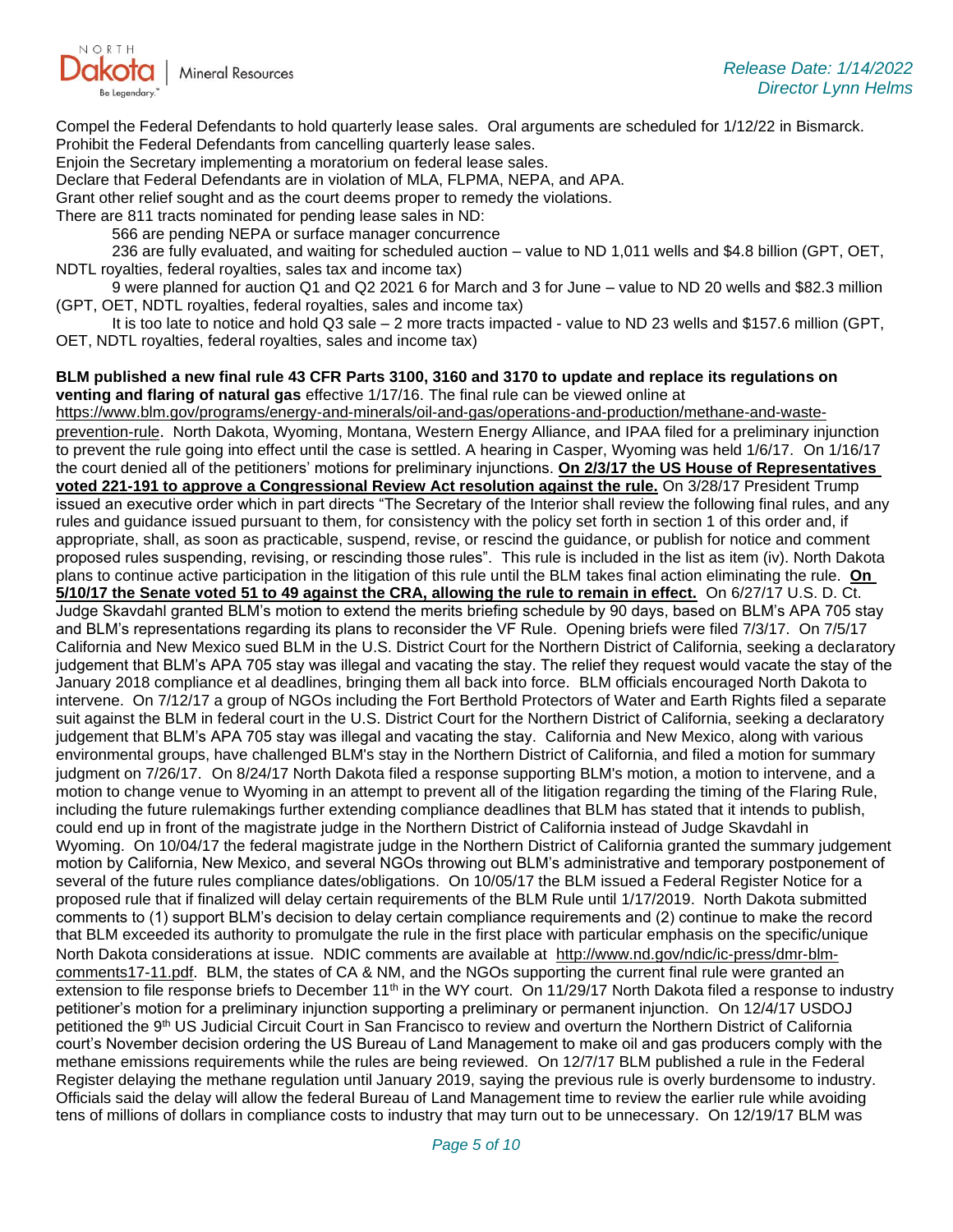

sued by California, New Mexico, and a large group of NGOs in the Northern District of California federal court over the 12/7/17 rule extending certain compliance dates in BLM's 2016 Rule. The complaint requests that BLM's extension rule be set aside and the provisions it relates to reinstated. On 12/26/17 BLM filed a motion seeking to stay the litigation in the U.S. District Court case in WY and to vacate the 1/5/2018 briefing deadline, a motion in which the industry trade associations and Montana and Wyoming joined. North Dakota and Texas filed a short response on 12/27/17 asking the Court to deny the motion or allow until 1/12/18 to fully respond to BLM's holiday week motion. On 12/29/17 the Wyoming district court granted BLM's motion to stay the 2016 Rule challenge litigation. On 2/22/18 BLM published a new rule proposal to revise the 2016 final Waste Prevention Rule (also known as the venting and flaring rule). The proposed rule would eliminate duplicative regulatory requirements and re-establish long-standing requirements that the 2016 final rule sought to replace. The Federal Register notice specifically requested comment on ways that the BLM can reduce the waste of gas by incentivizing the capture, reinjection, or beneficial use of the gas. NDIC comments can be viewed at [http://www.nd.gov/ndic/ic-press/blm%20comments%20180417.pdf.](http://www.nd.gov/ndic/ic-press/blm%20comments%20180417.pdf) On 2/22/18 Judge Orrick in the Northern District of California entered a preliminary injunction against the BLM's "Suspension Rule" which suspended for one year certain compliance deadlines in BLM's Venting and Flaring Rule. Judge Orrick also denied North Dakota's motion to transfer the case to the District of Wyoming where Judge Skavdahl had stayed the original rule on the grounds that parties were protected by the Suspension Rule. The immediate effect of this decision was to reinstate the BLM Venting and Flaring Rule in full, along with compliance deadlines that became effective 1/17/2018, and remove the protections relied upon by Judge Skavdahl the District of Wyoming case. On 3/7/18 U.S. District Court Judge Skavdahl granted the North Dakota/Texas Motion to lift the stay in the challenge to the BLM's Venting & Flaring Rule. The California Court explicitly adopted North Dakota's central position in intervention - stating that "I express no judgment whatsoever in this opinion on the merits of the [V&F] Rule," showing great deference to Judge Skavdahl and the existing case in his Court and rejecting the California, NM, and NGOs request to uphold the V&F Rule. On 4/4/18 U.S. District Judge Skavdahl issued an order granting Wyoming's request for a partial stay of the Rule under Section 705 of the APA. The Court's limited Stay Order provides immediate relief to industry, but the balance of the Rule, including BLM's unlawful exercise of authority over State and private mineral interests through an over-inclusive application of communitization remains. The Court denied the North Dakota/Texas motion to move forward to complete briefing on the merits, and also denied industry's motion for a preliminary injunction. The Court expressed frustration with " the administrative dysfunction" reflected by this case as it ping-pongs between the District Courts of Wyoming and California and BLM's various attempts to delay, rescind or replace the Rule, concluding that "going forward on the merits at this point remains a waste of judicial resources and disregards prudential ripeness concerns." On 4/5/18 15 NGOs filed a Notice of Appeal with the 10th Circuit. California & New Mexico followed suit on 4/5/18 and have now also filed an appeal with the 10th Circuit. On 9/12/18 North Dakota filed a brief in the 10<sup>th</sup> Circuit Court of Appeals urging the Court, if it chooses to reverse the Wyoming district court's Stay Order, to remand the case back to the Wyoming district court with direction to finish this protracted legal process by promptly proceeding to a ruling on the merits. On 9/18/18 BLM issued their final rule revising the Obama-era Waste Prevention Rule, also referred to as the venting and flaring rule. The new rule will better align venting and flaring regulations with President Trump's priorities on energy development, job creation, and reduced compliance costs. These changes will also allow BLM to recognize existing state regulatory efforts and avoid duplicative requirements. In response to comments and after further consideration, the BLM made the following modifications to the proposed rule in this final rule: (1) Clarification that the 24-hour limit on royalty-free flaring during downhole well maintenance and liquids unloading in § 3179.104 applies "per event"; (2) Addition of a standard for "applicable rules, regulations, or orders" of a State regulatory agency or tribe in § 3179.201(a); and (3) Addition of a provision allowing for tribes to seek BLM approval to have tribal rules apply in place of any or all of the provisions of subpart 3179. The revised rule goes into effect on 11/27/18. On 9/28/18 a coalition of 17 conservation and tribal citizen groups filed a lawsuit challenging the decision to revise the Bureau of Land Management's Waste Prevention Rule, stating that the rule violates a number of existing federal policies. The states of New Mexico and California also filed a lawsuit challenging BLM's action. The BLM and NDIC have reached an impasse on negotiations for an agreement to implement section 3179.201, but continue to communicate regarding possible ways to resolve the disagreement. On 08/15/20 the U.S. District Court for the Northern District of California invalidated the 2018 revisions to the 2016 Waste Prevention Rule. This ruling means that the Waste Prevention Rule goes back in effect in 90 days, and the oil and gas industry will have to comply with the Rule's requirements. U.S. District Judge Yvonne Gonzalez Rogers found that the 2018 rescission violated federal law because it ignored the federal government's statutory duty to prevent waste, instead relying almost entirely on "inadequate or nonexistent state regulations". On 08/25/20 the citizen groups and state respondents filed a supplemental response brief in the US District Court District of Wyoming. On 09/04/20 North Dakota and Texas filed a reply brief of petitionerintervenors in the US District Court District of Wyoming. On 10/8/20 US District Judge Skavdahl issued an opinion agreeing with North Dakota's split estate argument concluding that BLM's right to regulate "waste" from federal interests does not give it the right to impose federal requirements on communitized State and private interests, that the BLM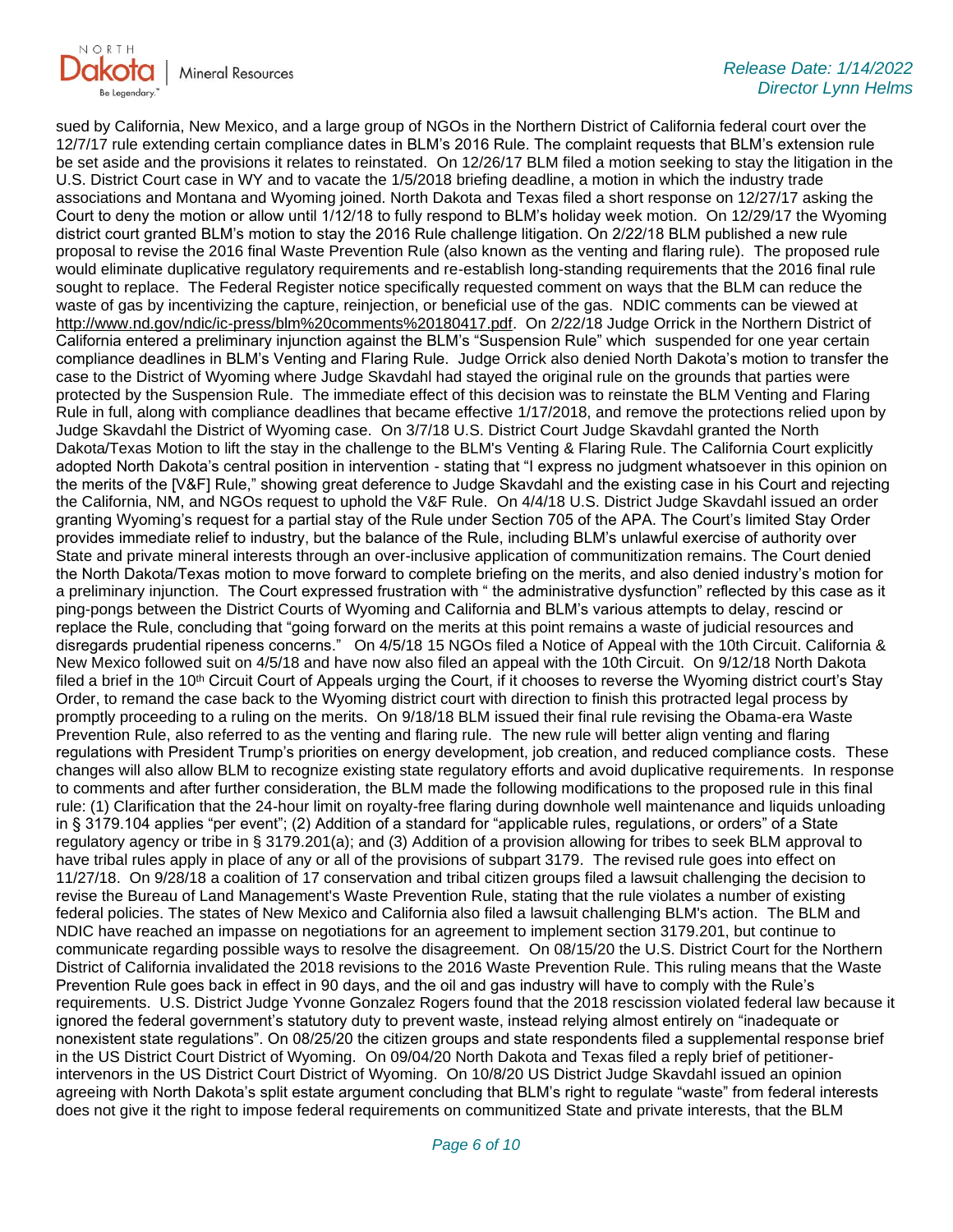

unlawfully stepped over the line into EPA and state Clean Air Act jurisdiction, and rejecting several elements of BLM's cost-benefit analysis, including that BLM cannot justify the rule based primarily on alleged environmental "co-benefits" and that BLM should not have used the so-called "global cost of carbon" in its calculations. He also wrote with some humor, reflecting on the tortured process of setting policy through litigation "So, three and a half years later, after several turns and loopty-loops, it seems the roller coaster has returned to the station, though the Court doubts any of the parties will be exiting the ride just yet, as it is likely this Court's decision will not end this ride but simply serve as a lift hill transporting it to another level." As expected, on 12/21/20, CA and NM appealed Judge Skavdahl's decision to the US Court of Appeals for the 10<sup>th</sup> Circuit.

**BLM** revised final regulations for hydraulic fracturing on federal and Indian lands were published in the CFR on 3/26/15 and they were scheduled to go into effect 6/24/15. North Dakota, Colorado, Utah, Wyoming, Western Energy Alliance, and IPAA filed for a preliminary injunction to prevent the rules going into effect until the case is settled. Following a lengthy hearing in Casper, Wyoming on 6/23/15, the court issued a stay on the rules. On 9/30/15 the court granted a preliminary injunction, preventing the rules from being enforced until litigation on the rule is final. The 10<sup>th</sup> Circuit Court of Appeals issued an order 3/10/16 denying the industry alternative motion for a stay. On 6/21/16 the court found the rule to be unlawful and ordered it set aside. The plaintiffs filed a motion with the US Court of Appeals for the Tenth Circuit to dismiss the appeal of the preliminary injunction. The Department of Justice on behalf of the BLM and the intervening environmental groups filed an appeal of the decision on the rule and oppose the motion to dismiss the appeal of the preliminary injunction. The North Dakota Response Brief to the US Court of Appeals for the Tenth Circuit was filed 9/15/16. NDIC comments on the rule can be found at<http://www.nd.gov/ndic/ic-press/BLM-comments-120625.pdf>. On 3/28/17 President Trump issued an executive order which in part directs "The Secretary of the Interior shall review the following final rules, and any rules and guidance issued pursuant to them, for consistency with the policy set forth in section 1 of this order and, if appropriate, shall, as soon as practicable, suspend, revise, or rescind the guidance, or publish for notice and comment proposed rules suspending, revising, or rescinding those rules". This rule is included in the list as item (i). On 5/4/2017 BLM filed a request asking the court to hold the appeal in abeyance as it will "soon" initiate a rulemaking process to revise or rescind the 2015 Rule, that it had the authority to issue the Rule, but conceding that the Rule does not reflect BLM's current priorities or policies, as reflected in certain recent Presidential Executive Orders. After the BLM submitted its filings the 10th Circuit Court Appeals immediately directed the petitioners (including North Dakota) and the intervenors to file briefs by 6/5/17 to respond to BLM's position. Two amicus groups that submitted merits briefs (the law school professors and former DOI officials) filed supplemental amicus briefs on the questions posed by the Court following the change of Administrations. The Court's Supplemental Order authorized the filing of these additional amicus briefs. Both briefs seek to capitalize on the BLM's continued insistence that it had the authority to issue the Rule (but concede that the 2015 HF Rule does not reflect BLM's current priorities or policies as reflected in certain recent Presidential Executive Orders). The two amicus groups solicit the Court to rule on the merits of the BLM and NGO appeals and to overturn the District Court decision, actually asking the Court to issue an advisory opinion on the BLM's authority. In addition to addressing the NGO arguments, North Dakota will respond to these two briefs in the context that all three parties are asking the Court to do what it is prohibited from doing by Article III of the U.S. Constitution. North Dakota filed a response brief 6/20/17 in support of the BLM action to put the rule in abeyance and take final action vacating the rule. Oral arguments before the 10<sup>th</sup> Circuit took place 7/27/17. A recording of the oral arguments is now available on the home page of the court's website [http://www.ca10.uscourts.gov.](https://gcc02.safelinks.protection.outlook.com/?url=https%3A%2F%2Furldefense.proofpoint.com%2Fv2%2Furl%3Fu%3Dhttp-3A__www.ca10.uscourts.gov%26d%3DDwMGaQ%26c%3D2s2mvbfY0UoSKkl6_Ol9wg%26r%3D-wqsZnBxny594KY8HeElow%26m%3DUl_VtJUX6iW5pvHjCcBxUWtskC0F4Dhry3sPtcEHvCw%26s%3DlaRHiLDv5w8otcQWQjpn82WMieoB2AZ-Q4M1LFQPL5s%26e%3D&data=04%7C01%7Ckahaarsager%40nd.gov%7C564ba615188c4a34e92408d9d76dfd4e%7C2dea0464da514a88bae2b3db94bc0c54%7C0%7C0%7C637777689661818215%7CUnknown%7CTWFpbGZsb3d8eyJWIjoiMC4wLjAwMDAiLCJQIjoiV2luMzIiLCJBTiI6Ik1haWwiLCJXVCI6Mn0%3D%7C3000&sdata=CleUKaQo1LHiLZ9kXRyV%2BHNGKsxMdko2%2F1x96EIbcKQ%3D&reserved=0) NDIC filed comments supporting BLM's rescission of the rule that can be found at [http://www.nd.gov/ndic/ic-press/dmr-blm-comment17-9.pdf.](http://www.nd.gov/ndic/ic-press/dmr-blm-comment17-9.pdf) On 09/21/17 the 10th Circuit issued a split (2-1) decision to dismiss the appeals as prudentially unripe, vacate the district court's judgment invalidating the rule, and remand with instructions to dismiss the underlying action without prejudice. Appellees State of North Dakota, State of Colorado, State of Utah, and State of Wyoming's filed a Petition for Panel Rehearing And/Or Request for En Banc Determination on 11/03/17. On 11/06/17 the court ordered the appellants to file a response to the Petition on or before 11/20/2017. The En Banc rehearing request was denied. The 10<sup>th</sup> circuit court has not yet issued its mandate ending the current round of litigation in the Wyoming District court. The Ute tribe filed a motion on 1/12/18 asking the court to dismiss the appeals as moot based on the publication of the rescission rule and leave the WY court decision to vacate the rule in place. The court ordered the DOJ and BLM to file a response by 1/22/18. On 12/29/17 BLM published a final rule rescinding the 2015 Hydraulic Fracturing rules with 2 exceptions 1) the rule does not restore language requiring pre-approval of non-routine hydraulic fracturing operations and 2) the rule does not rescind changes to 43 CFR 3160 due to other rules published between 3/26/15 and 12/29/17 (electronic filing and venting & flaring rules). On 2/7/18 North Dakota filed a reply in support of its motion to dismiss the original rule appeal as moot pursuant to Federal Rule of Appellate Procedure 27(a)(4), and request that the Court should not issue the mandate, nor vacate the District Court's judgment based on two new and important developments: (1) on December 29, 2017, the Bureau of Land Management (BLM) promulgated a final rule rescinding the Hydraulic Fracturing Rule ("HF Rule"), and (2) on 1/24/2018,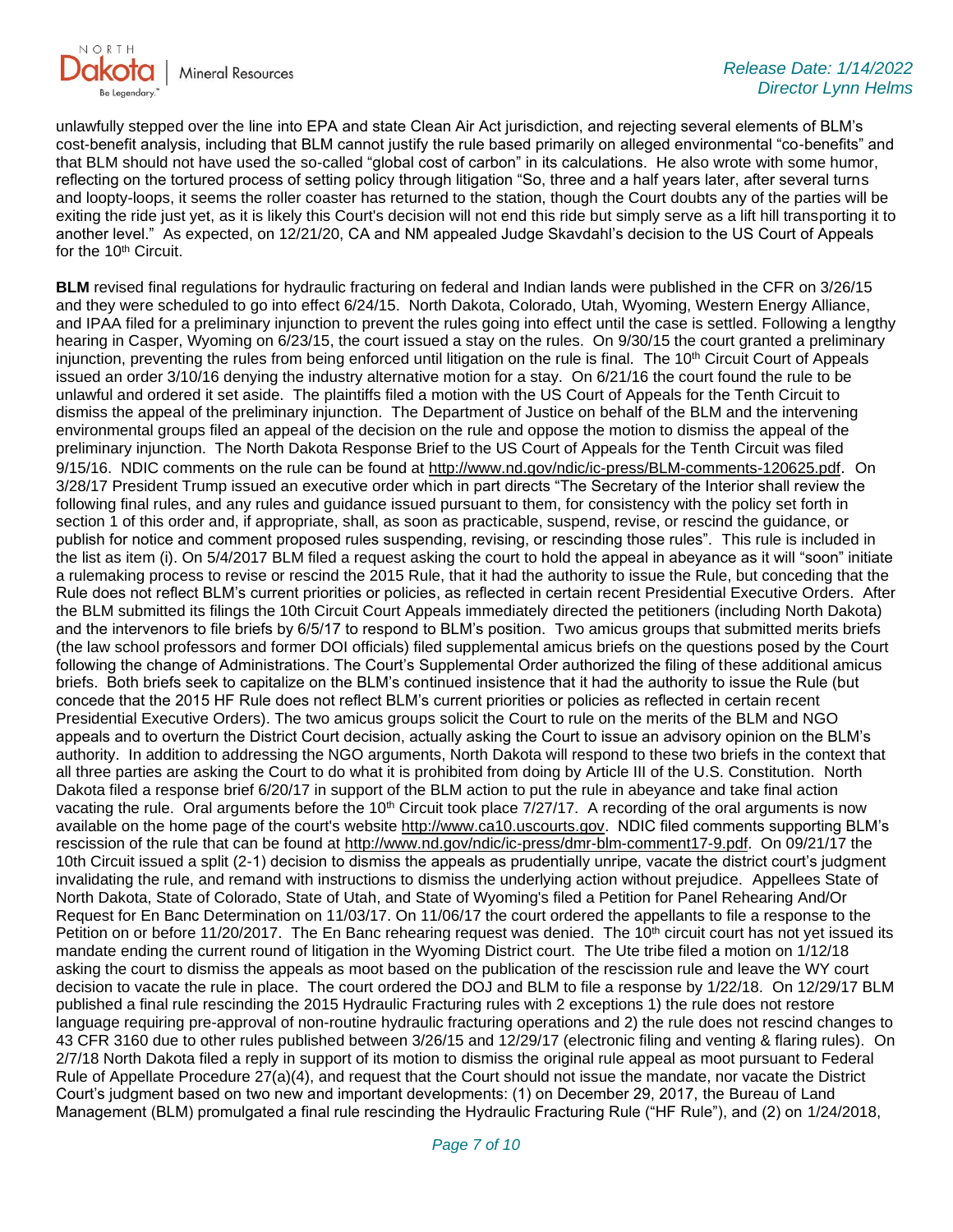

the Citizen Group Intervenors challenged the repeal of the HF Rule ("HF Repeal Rule") in the U.S. District Court for the Northern District of California.

**CEC** On 02/25/2020 the Council on Environmental Quality published a proposal to modernize its National Environmental Policy Act (NEPA) regulations. On 03/09/2020 the NDIC submitted comments in support of the CEQ proposal. NDIC comments can be found at<http://www.nd.gov/ndic/ic-press/Council%20of%20Environmental%20Quality%20200309.pdf>. On July 15, 2020 the Trump administration issued an executive order to reduce the types and number of projects that will be subject to review under the NEPA, shorten the timeline for reviews, and drop a requirement that agencies consider the cumulative environmental effects of projects, such as their contribution to climate change. On 7/29/20 a coalition of 20 environmental justice, outdoor recreation and conservation groups — led by the Western Environmental Law Center (WELC) and Earthjustice — filed a lawsuit over CEQ's regulations in the U.S. District Court for the District of Northern California.

**CONGRESS** on 3/1/21 Democratic members of the United States House of Representatives Committee on Energy and Commerce filed the "Climate Leadership and Environmental Action for our Nation's Future Act" also known as the "CLEAN Future" Act to "address the climate crisis". The CLEAN Future Act would amend and require the new regulations under Clean Air Act (CAA), Safe Drinking Water Act (SDWA), Solid Waste Disposal Act (SWDA), Comprehensive Environmental Response, Compensation and Liability Act (CERCLA) of 1980, National Environmental Policies Act (NEPA) of 1969, Emergency Planning and Community Right-to-Know (EPCRA) Act of 1986, Energy Policy Act of 2005 (EPAct), Natural Gas Act , Federal Power Act, Public Utility Regulatory Policies Act of 1978, National Security Act of 1947, and the Securities Exchange Act of 193. The CLEAN Future Act would impose redundant regulations and net sequestration requirements on Enhanced Oil Recovery injection wells, reduce hydraulic fracturing by requiring expensive and redundant monitoring and testing as well as a new Environmental protection Agency database, repeal the exemption for aggregation of emissions for oil and gas sources under the Clean Air Act, which would force states to limit production to ensure attainment, label methane a "super pollutant" and require the Environmental Protection Agency to adopt regulations to reduce methane emissions and impose federal flaring controls to reduce routine flaring to 100% below 2017 levels by 2028, repeal the Oil and Gas E&P exemption under federal hazardous waste regulations and require EPA to promulgate regulations for hazardous oil and gas waste, including requirements for groundwater monitoring, siting, corrective action, and financial assurance, implement carbon fees, implement new Securities and Exchange Commission requirements for climate disclosures and for oil and gas reserves reporting.

**CONGRESS** on 4/13/21 Senators Cramer and Lujan filed the Revive Economic Growth and Reclaim Orphaned Wells Act – "REGROW Act" Providing states, tribes, and federal agencies \$4.275 billion for orphaned well cleanup on state and private lands; \$400 million for orphaned well cleanup on public and tribal lands; \$32 million for related research, development, and implementation to properly clean up and retire abandoned oil and gas wells which currently do not have a party responsible for them. A modified version of the "REGROW Act" is incorporated in H.R.3684 - Infrastructure Investment and Jobs Act. Effective date of the bill is 11/15/21. Deadline for North Dakota filed a formula grant notice of intent 12/27/21.

**EPA** On 08/21/2018 the U.S. Environmental Protection Agency (EPA) proposed a new rule to reduce greenhouse gas (GHG) emissions from existing coal-fired electric utility generating units and power plants across the country. This proposal, entitled the Affordable Clean Energy (ACE) Rule, establishes emission guidelines for states to use when developing plans to limit GHGs at their power plants. The ACE Rule replaced the prior administration's Clean Power Plan (CPP) and instead empowers states, promotes energy independence, and facilitates economic growth and job creation. Pursuant to President Trump's Executive Order 13873, which directed Federal agencies to review burdensome regulations, the EPA undertook a review of the CPP. Many believed the CPP exceeded EPA's authority under the Clean Air Act, which is why 27 states, 24 trade associations, 37 rural electric co-ops, and three labor unions challenged the rule. The Supreme Court issued an unprecedented stay of the rule. The proposal was published in the Federal Register on 8/31/18 and EPA took comment on the proposal for 60 days and held a public hearing. More information is available at [https://www.epa.gov/stationary-sources-air-pollution/proposal-affordable-clean-energy-ace-rule.](https://gcc02.safelinks.protection.outlook.com/?url=https%3A%2F%2Fwww.epa.gov%2Fstationary-sources-air-pollution%2Fproposal-affordable-clean-energy-ace-rule&data=04%7C01%7Ckahaarsager%40nd.gov%7C564ba615188c4a34e92408d9d76dfd4e%7C2dea0464da514a88bae2b3db94bc0c54%7C0%7C0%7C637777689661818215%7CUnknown%7CTWFpbGZsb3d8eyJWIjoiMC4wLjAwMDAiLCJQIjoiV2luMzIiLCJBTiI6Ik1haWwiLCJXVCI6Mn0%3D%7C3000&sdata=4SSiQBZLheoUcqODIYDa4tLw5Cei2ZSFcVg0riJ%2FDso%3D&reserved=0) On July 8, 2019, EPA issued the final Affordable Clean Energy rule (ACE) and repealed the Clean Power Plan. On the same day the American Lung Association and the American Public Health Association filed a challenge to the rules in the U.S. Court of Appeals for the District of Columbia. Since then, 22 states, the District of Columbia and six municipalities led by the state of New York lodged a challenge to the rules in the D.C. Circuit, followed closely by a third challenge brought by environmental groups. Numerous industry groups and power providers are seeking to intervene in the litigation in support of the ACE rule. The EPA has asked the court to expedite review of the challenges in the hope of achieving a resolution in the D.C.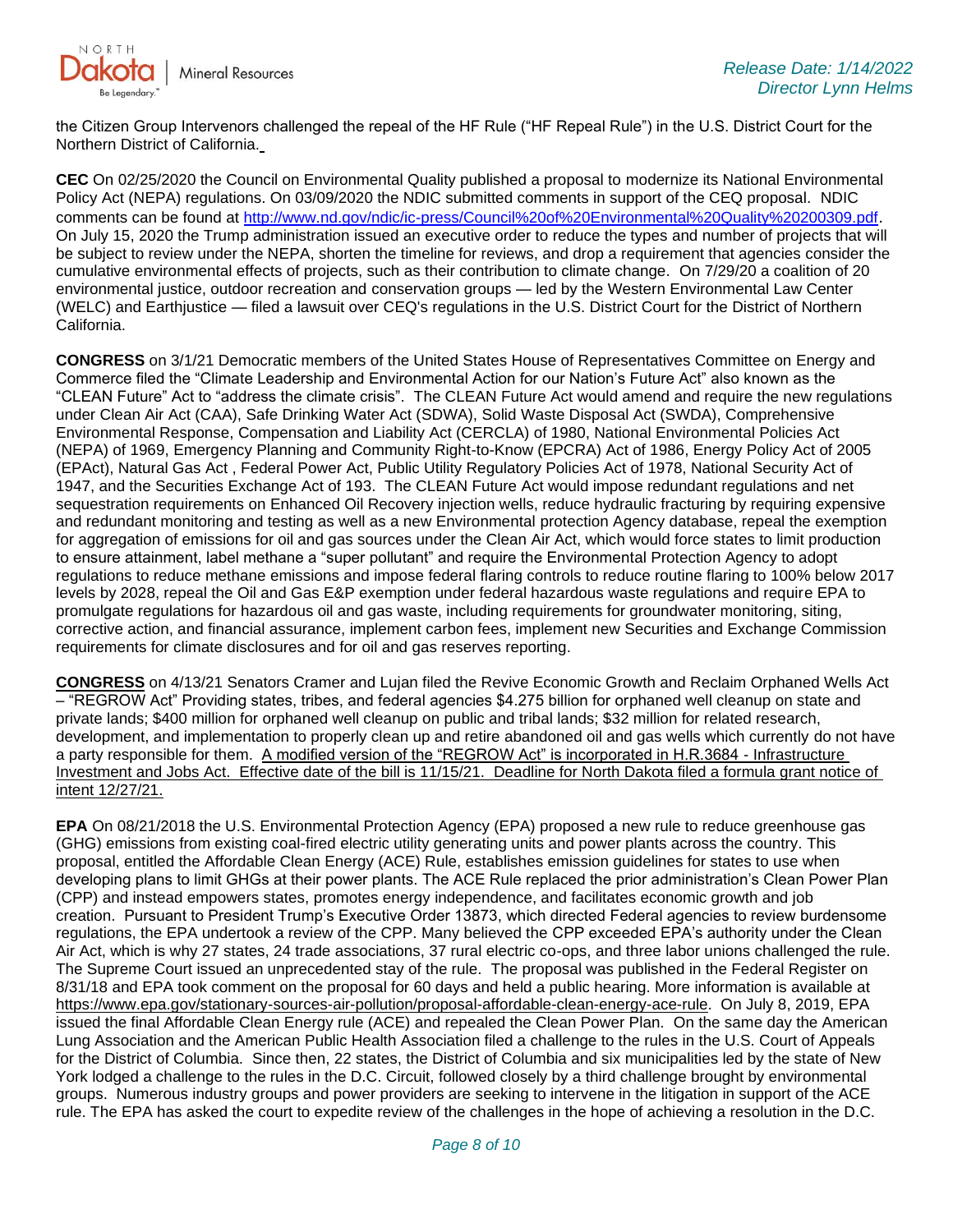

Circuit by summer of 2020.

**EPA** On 6/3/16 the final rule proposing a suite of changes to Clean Air Act permitting requirements for new and modified emissions sources in the oil and natural gas industry was published in the Federal Register. On 6/29/16 the NDIC decided to file a Petition for Review with the US Appeals Court for the District of Columbia to defend the state's sovereign jurisdiction over oil and gas regulation. Thirteen other states have joined this effort. North Dakota declined the standard offer to explore settlement through the court's mediation program.

The proposed actions and NDIC comments are as follows:

o Proposed New Source Performance Standards – Docket ID number EPA-HQ-OAR-2010-0505. NDIC comments can be found at<http://www.nd.gov/ndic/ic-press/EPA-HQ-OAR-2010-0505.pdf>

o Draft Control Techniques Guidelines – Docket ID number: EPA-HQ-OAR-2015-0216. NDIC comments can be found at <http://www.nd.gov/ndic/ic-press/EPA-HQ-OAR-2015-0216.pdf>

o Proposed Source Determination Rule – Docket ID number: EPA-HQ-OAR-2013-0685. NDIC comments can be found at <http://www.nd.gov/ndic/ic-press/EPA-HQ-OAR-2013-0685.pdf>

o Proposed Federal Implementation Plan for Implementing Minor New Source Review Permitting in Indian Country – Docket ID number: EPA-HQ-OAR-2014-0606. NDIC comments are at [http://www.nd.gov/ndic/ic-press/EPA-HQ-OAR-](http://www.nd.gov/ndic/ic-press/EPA-HQ-OAR-2014-0606.pdf)[2014-0606.pdf](http://www.nd.gov/ndic/ic-press/EPA-HQ-OAR-2014-0606.pdf).

North Dakota et al. and EPA have filed motions to govern further proceedings and briefing schedules. On 3/28/17 President Trump issued an executive order which in part directs "The Administrator shall review the final rule entitled "Oil and Natural Gas Sector: Emission Standards for New, Reconstructed, and Modified Sources," 81 Fed. Reg. 35824 (November 3, 2016), and any rules and guidance issued pursuant to it, for consistency with the policy set forth in section 1 of this order and, if appropriate, shall, as soon as practicable, suspend, revise, or rescind the guidance, or publish for notice and comment proposed rules suspending, revising, or rescinding those rules." On 4/7/17 EPA filed a motion to hold the cases in abeyance. On 6/8/17 the NGO environmental groups challenged EPA's November 5th decision to issue a 90 day stay of the Rule's upcoming implementation dates. The NGOs argue that EPA's justifications for its stay (onerous implementation costs and excessive state administrative burdens) of the Rule were already raised and rejected by EPA during EPA's original rulemaking and that the requirements of a "judicial stay" are not met. The NGO's action is a new case, filed in the D.C. Circuit. They have also filed an emergency motion asking the Court to immediately vacate EPA's decision. On November 3 the DC Circuit court issued a 2:1 decision granting the NGO petition and vacating EPA's 90 day stay of the rule. North Dakota filed an amicus brief in support of the EPA stay. On 7/13/17 the same DC Circuit court granted an EPA motion to recall the mandate and granting 14 days for then EPA to seek reconsideration or review by the full court. API and WVA along with other states filed petitions for rehearing en banc, but on 8/10/17 the entire DC Circuit issued an order denying the API and WVa et al States petitions. EPA now proposes a 2-year stay of certain provision in the oil and gas NSPS. North Dakota filed comments on 8/9/17 in support of the proposed 2-year stay. On 11/8/17 EPA published a Federal Register notice request for supplemental comments relating to the current Administration's efforts to change course on the oil and gas sector methane regulations put in place by the Obama Administration. North Dakota did not submit additional comment to EPA because the North Dakota comments submitted on 8/9/17 correctly advocate that EPA's rationale for the two year stay also justifies outright repeal of the original Rule, so it justifies a two year stay. On 9/11/18 EPA proposed targeted improvements to the 2016 New Source Performance Standards for the oil and gas industry that streamline implementation, reduce duplicative EPA and state requirements, and significantly decrease unnecessary burdens on domestic energy producers. This oil and gas targeted improvements package is expected to save up to approximately \$484 million in regulatory costs from 2019 – 2025 or \$75 million annually. NDIC comments can be found at<http://www.nd.gov/ndic/ic-press/EPA-HQ-OAR-2017-0757.pdf>. On 9/14/20 EPA's final Methane Rule was officially published in the Federal Register, making the rollback effective. On the very same day, a group of states filed a new lawsuit in the D.C. Circuit asking the court to review EPA's new methane regulations. A number of environmental groups followed suit the next day, asking the court to put an emergency halt to the rule. On 9/17/20 the D.C. Circuit issued an administrative stay, which temporarily freezes the EPA's rollback from taking effect while the court considers a long-term suspension of the rule. The court's order states that the administrative stay "should not be construed in any way as a ruling on the merits." On 10/14/20 North Dakota moved to intervene and on 1/22/21 filed a brief in support of the 2020 rule and requesting dismissal of petitioner's claims.

WASHINGTON (Dec. 14, 2021) The U.S. Environmental Protection Agency (EPA) is extending the public comment on the Agency's proposed comprehensive new protections to sharply reduce pollution from the oil and natural gas industry to January 31, 2022. The previous comment deadline was January 14, 2022. The proposed Clean Air Act rules, announced November 2, 2021 would expand and strengthen emissions reduction